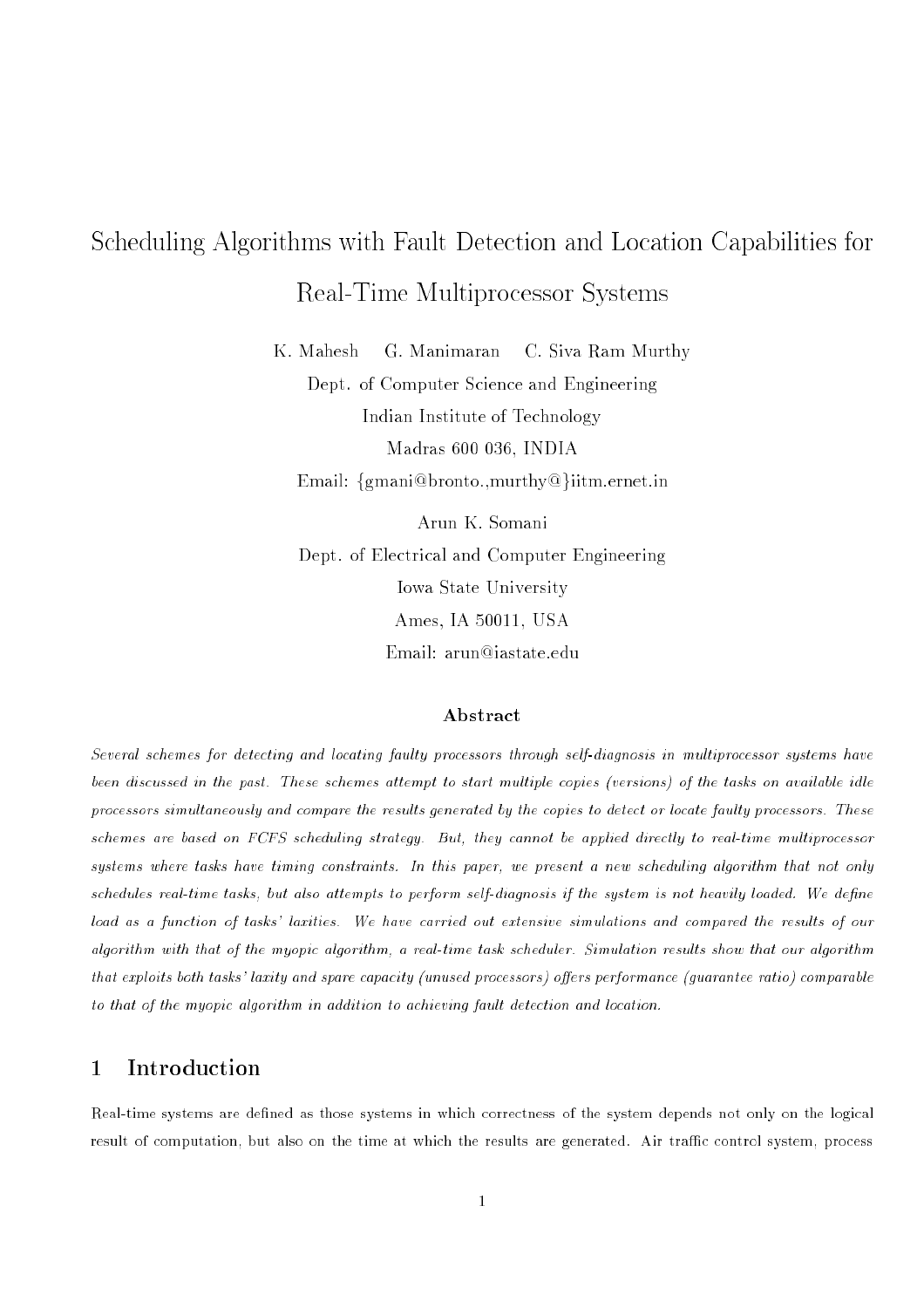control system, and nuclear plant control system are some examples of such real-time systems. Such systems are life critical and the outcome could be catastrophic, if results are not generated within certain specied time intervals. Multiprocessor systems are being employed for satisfying such requirements due to their potential for high performance and reliability. Scheduling of tasks in a real-time multiprocessor system involves deciding when and on which processor the given tasks have to execute. This can be done either statically or dynamically. In static scheduling, the assignment of tasks to processors and also the time at which the tasks start their execution are determined a priori. On the other hand, if the characteristics (e.g. deadline) of tasks are known only on their arrivals (and not in advance), scheduling decisions have to be made dynamically. In dynamic scheduling, when a task arrives, the scheduler dynamically determines the feasibility of the task. The scheduler checks if the new task can be guaranteed without jeopardizing the guarantees provided to the previous tasks. Thus for predictable executions, schedulability analysis must be done before a task's execution is begun. A feasible schedule is generated if the requirements (timing, resource, etc.) of the tasks can be satised. The tasks are dispatched, at run-time, according to this feasible schedule. The general problem of optimal scheduling of tasks in a multiprocessor system is NP-complete. In dynamic scheduling, since the scheduling decisions have to be made at run-time, employing any optimal feasible scheduling algorithm is ruled out. Therefore, most of the dynamic scheduling algorithms resort to heuristic techniques.

Generally, in real-time multiprocessor systems, the demand for the system resources varies with time. The systems are usually provided with enough spare capacity (processors) to meet tasks' timing constraints even when the system is heavily loaded. Therefore, except at peak load, not all processors will be busy. Such unused processors are called as spare capacity. The presence of a large number of processors increases the probability of failure of one of the processors. Hence some mechanism has to be employed to constantly check the health of the system. Instead of employing any additional hardware, the tasks to be scheduled themselves can be used to perform health checking. Such an approach is called as self-diagnosis. Several approaches to perform self-diagnosis in non real-time multiprocessor systems [1, 2] have been discussed in the past. The main objective of this work is to perform self-diagnosis to detect and locate faulty processors in real-time multiprocessor systems.

# 1.1 Related Work

Fault detection and location in non-real-time multiprocessor systems using self-diagnosis have been discussed in [1] and [2]. [1] describes a scheme in which a task is started (primary version) on any available idle processor. Another copy of the task (secondary version) is started simultaneously if there is an idle processor. The results generated are then compared to detect if one of the two processors is defective. The performance metric used is

$$
\Pi(n,\rho) = \frac{number\ of\ secondary\ tasks\ completed}{number\ of\ primary\ tasks\ completed} * 100
$$

where, n is the number of processors and  $\rho$  is the average system load. It is to be noted that only fault detection is possible in this approach. [2] extends this by proposing three schemes by which faulty processors can be located directly. The basic idea is to start more than one secondary version whenever possible. The performance metrics used are Fault Detection Capability (FDC) and Fault Location Capability (FLC). FDC gives the average amount of time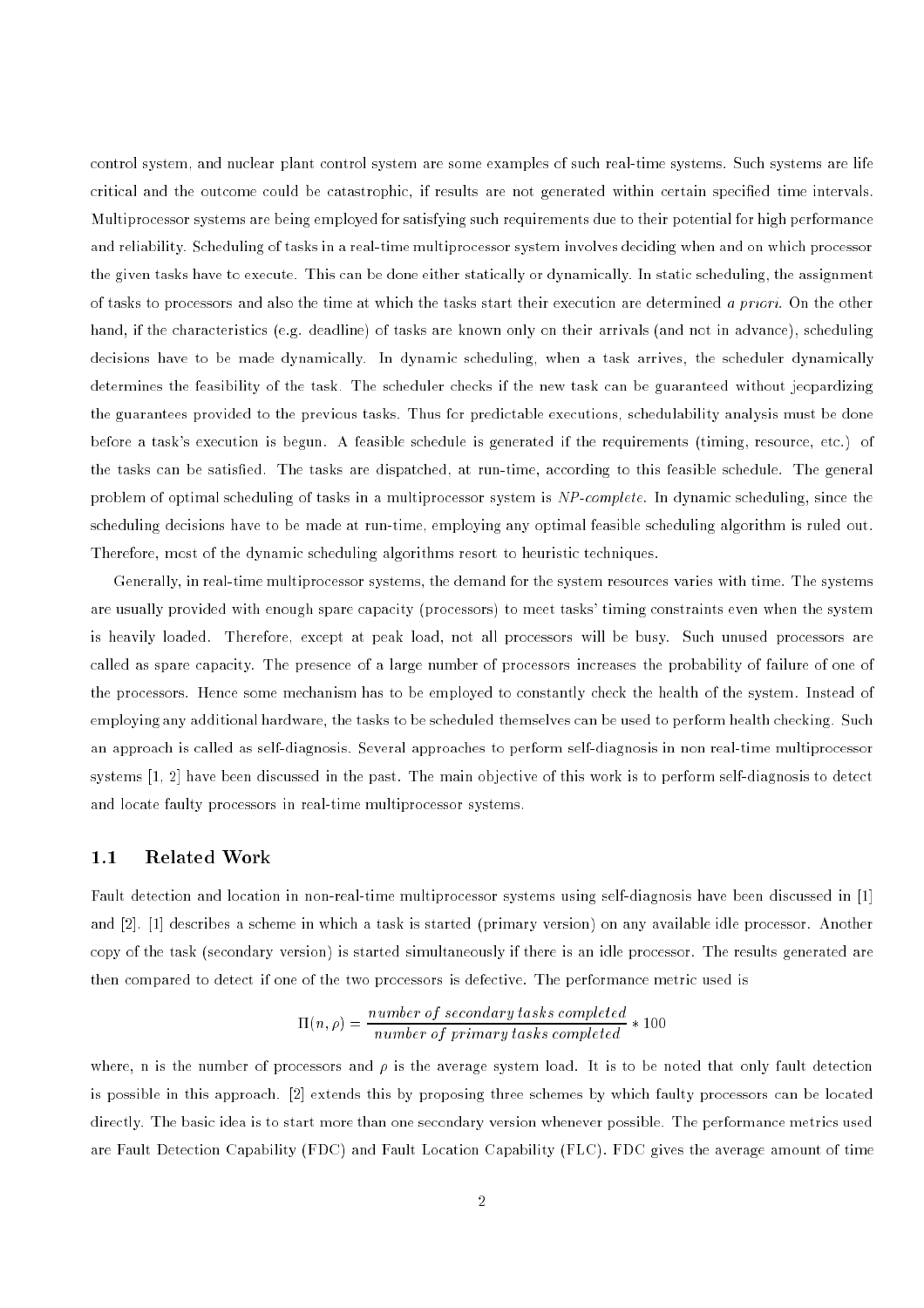a processor is checked by two or more processors, whereas FLC gives the average amount of the time a processor is checked by three or more processors. They are defined as

$$
FDC(n, \rho) = \left(\frac{1}{n}\right) \sum_{i=2}^{n} \frac{i * \gamma_i}{\mu_i} * 100
$$

$$
FLC(n, \rho) = \left(\frac{1}{n}\right) \sum_{i=3}^{n} \frac{i * \gamma_i}{\mu_i} * 100
$$

where  $\gamma_i$  is the average number of tasks that complete with i versions and  $\mu_i$  is the average service time (execution time) of the tasks that complete with  $\gamma_i$  versions. The following example shows the weakness of these algorithms when applied to real-time tasks, where tasks have timing constraints.

Example 1 : Consider a real-time multiprocessor system with 4 processors. Let four tasks, each having a computation time of 6 time units and deadline of 30 time units, arrive at the same time. If we apply the schemes in [1] and [2] directly, all four tasks will be scheduled with only one version and hence fault detection or location is not possible. However, since the tasks have enough laxities (defined in Section 2.1), each one of them can be started with 4 copies resulting in performing both fault detection and location. Thus, the schemes proposed in [1] and [2], if applied directly to real-time systems, fail to take advantage of tasks' laxities.  $\Box$ 

# 2 Task Model and Definitions

• Each Task  $(T_i)$  is characterized by Ready time  $(r_i)$ , Worst case computation time  $(c_i)$ , and Deadline  $(d_i)$  - the time by which  $T_i$  must finish its computation.

 Tasks are non-preemptable. A task may require some resources during its execution. The resource itself can be accessed in shared or exclusive mode.

• The scheduler fixes the start time  $(s_i)$  for each task - the time at which  $T_i$  is scheduled to start its execution. And finish time  $(f_i)$  - the time at which  $T_i$  will finish its execution  $(= s_i + c_i)$ .

• Laxity  $(l_i)$  of task  $T_i$  denotes the latest time by which the task must start its execution, defined as  $l_i = d_i - c_i$ .

# 2.1 Notations and Definitions

 $\mathcal{T} =$  Set of all tasks;  $\mathcal{S} =$  Set of scheduled tasks;  $\mathcal{U} =$  Set of unscheduled tasks ( =  $\mathcal{T} - \mathcal{S}$ );  $\delta_i$  - Number of versions (copies) of  $T_i$  that are scheduled; L - the largest deadline of the unscheduled tasks; p - the number of processors in the real-time multiprocessor system;  $R = \{R_1, R_2, ..., R_r\}$  be the set of resources in the system;  $|R_i|$ -the number of instances of resource type  $R_i$ . Each resource type  $R_i$  can be accessed either in Shared (S) or Exclusive (X) mode. Let  $R(T_i)$  be the set of resources requested by  $T_i$ ;  $EAT_{ii}^m$  - the  $j^{th}$  earliest available time of the resource  $R_i$  in mode  $m (= S \text{ or } X)$ . If  $j > |R_i|$  then  $EAT_{ii}^m = L$ ;  $EST_{ij}$  - the earliest time j versions of  $T_i$  may be started.

**Definition 1:** A task  $T_i$  is said to be feasible (schedulable) iff  $EST_{i1} + c_i \leq d_i$ .

**Definition 2:** A partial schedule is one which does not contain all the tasks. A partial schedule is said to be strongly feasible if all the schedules ob extending the current schedule by any one of the strongly scheduled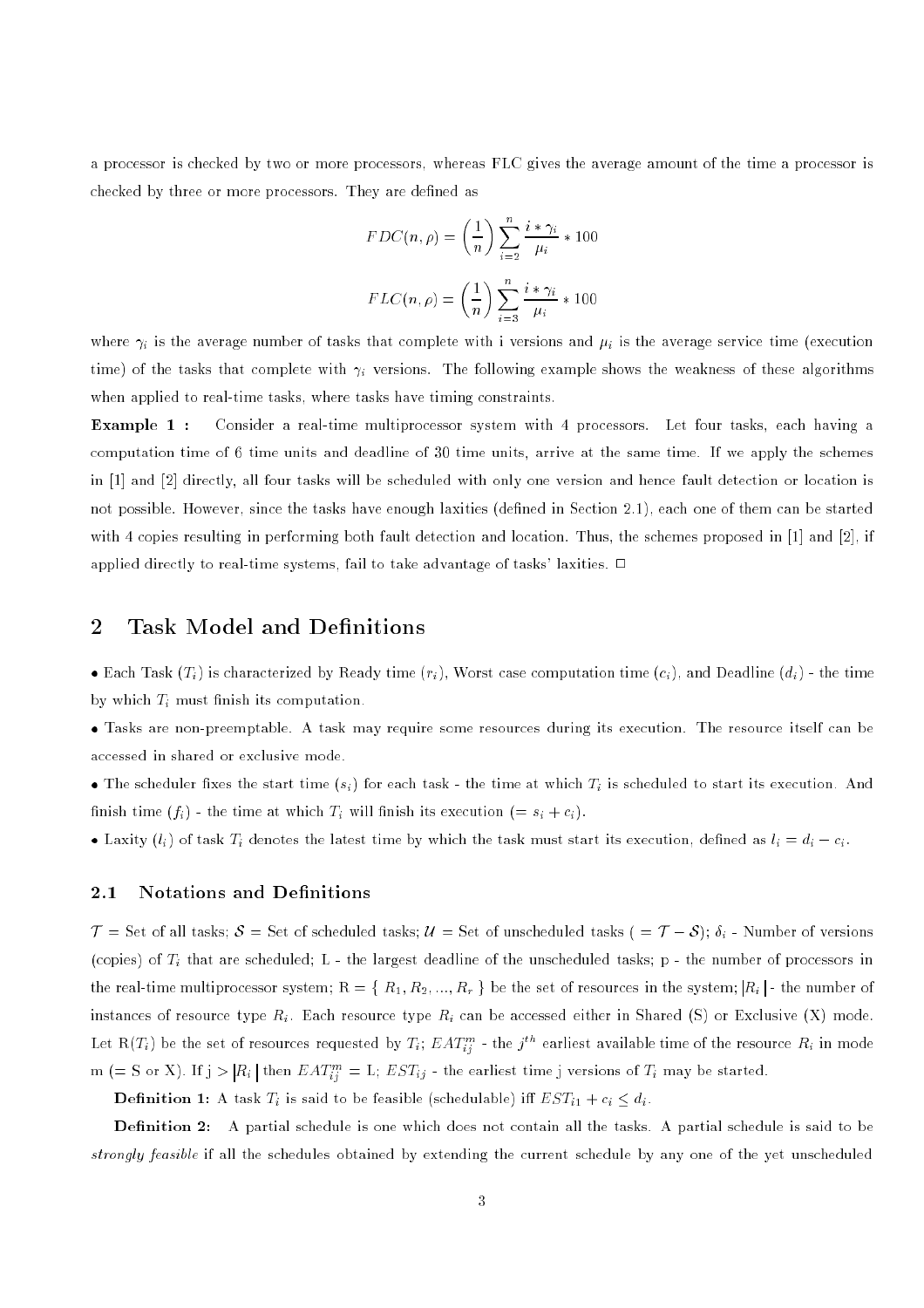(primary) tasks are also feasible [4]. By definition, an empty schedule is strongly feasible.

**Definition 3:** The performance metric *guarantee ratio* is defined as the fraction of total tasks arrived in the system that are found to be schedulable by an algorithm.

# 2.2 The Proposed Scheduling Algorithm

In this section, we present a dynamic scheduling algorithm that schedules real-time tasks and also attempts to perform self-diagnosis. The proposed algorithm is a variation of myopic algorithm [4]. Myopic algorithm is a heuristic algorithm that schedules dynamically arriving tasks which have resource constraints. It starts with an empty partial schedule  $(\mathcal{P})$  and constructs the full feasible schedule by extending  $\mathcal P$  with one task at a time. Before extending  $\mathcal P$  with a task, it first checks if the current  $P$  is strongly feasible or not. Strong feasibility check is performed by considering only the first k tasks (called the feasibility check window) instead of all the remaining tasks in the list. If  $P$  is strongly feasible, a heuristic function  $h()$  is applied to the first k tasks in the list. The schedule is then extended with the task that has the smallest h() value. It has been shown in [4] that the integrated heuristic function  $EST_{i1} + d_i$  performs better than simple heuristics such as earliest deadline first and shortest laxity first.

Any algorithm that attempts to perform self-diagnosis using real-time tasks must tackle two problems. The first is to select the correct task to extend the schedule and second is to schedule the right number of versions  $(\delta_i)$  to the selected task so that tasks' timing requirements are met. The proposed scheduling algorithm solves the first problem by using the same heuristic function h() as that of the myopic algorithm. To determine  $\delta_i$ , it uses another heuristic function  $\mathcal{R}(T_i)$ . The proposed algorithm is given below:

Input : A task set ordered in non-decreasing order of deadlines.

Output : TRUE if the task set is feasible, FALSE otherwise.

 $U \leftarrow T$ 

While (  $\mathcal{U} \neq \phi$  )

```
If ( current schedule is strongly feasible )
```
Pick the task with minimum h value

Let  $T_i$  be the selected task to extend schedule

$$
\delta_i \leftarrow \mathcal{R}(T_i)
$$

Extend schedule with  $\delta_i$  versions of  $T_i$  each having start time  $EST_{i\delta_i}$ 

 $\mathcal{U} \leftarrow \mathcal{U} - T_i; \quad \mathcal{S} \leftarrow \mathcal{S} \cup T_i$ 

Else

Backtrack to the previous level

Let  $T_j$  be the task last scheduled

If 
$$
(\delta_j > 1) \ \delta_j \leftarrow \delta_j / 2
$$

Else

Increment the backtrack count

If (maximum backtracks reached) return (FALSE)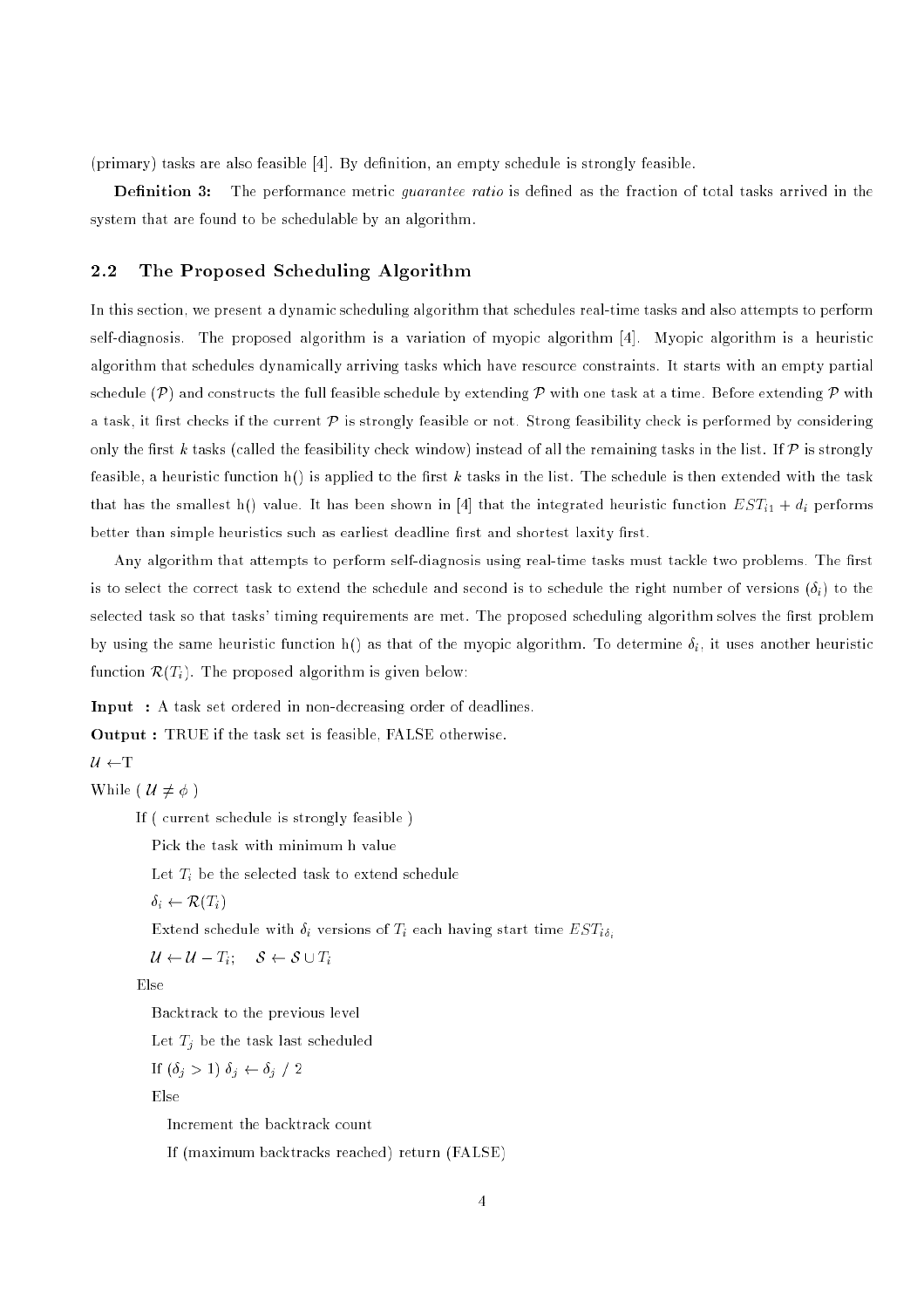$$
\mathcal{U} \leftarrow \mathcal{U} \cup T_j; \quad \mathcal{S} \leftarrow \mathcal{S} - T_j
$$

return (TRUE)

In addition to the guarantee ratio, which is the primary metric, we define two more metrics, viz., Time spent on Fault Detection (TFD) and Time spent on Fault Location (TFL) as follows :

$$
TFD = \frac{\sum_{T_i \in S \text{ and } \delta_i > 2} 2 \delta_i * c_i}{Total \ time \ the \ system \ was \ operated} * 100
$$
\n
$$
TFL = \frac{\sum_{T_i \in S \text{ and } \delta_i > 2} 3 \delta_i * c_i}{Total \ time \ the \ system \ was \ operated} * 100
$$

It is obvious that if  $\delta_i$  is always set to 1, then the algorithm behaves like the myopic algorithm. The main objective is to obtain as much TFD and TFL as possible while achieving the guarantee ratio very close to that of the myopicalgorithm. In the rest of this section, we present three different algorithms (heuristics), that employ different  $\mathcal{R}(T_i)$ to determine the number of versions.

#### $2.3$ Greedy Algorithm

The greedy algorithm attempts to schedule as many versions as possible for a task. The heuristic function  $\mathcal{R}(T_i)$  is defined as

$$
\delta_i \leftarrow Max \; j \; such \; that \; EST_{ij} + c_i \; \langle = d_i \; (j = 1 \ldots p)
$$

Thus the number of versions scheduled is limited only by the availability of the resources required by  $T_i$ . The greedy algorithm takes  $\mathcal{O}(kr)$  time to perform strong feasibility check and  $\mathcal{O}(pr)$  time to compute  $\delta_i$ . Further, the schedule is extended in  $\mathcal{O}(pr)$  time. Hence the total complexity of the greedy algorithm is  $\mathcal{O}(n(kr + pr + pr)) = \mathcal{O}(n(kr + pr))$ . **Example 2**: Consider a real-time system with 4 processors. Assume that 5 tasks  $\{T_1, T_2, ..., T_5\}$  are to be scheduled and they all have  $c_i = 5$  time units and  $d_i = 10$  time units. The greedy algorithm will assign all the four processors to the first 2 tasks. But after  $T_2$  is scheduled, the partial schedule will no longer be strongly feasible. The scheduler backtracks and reduces the number of versions for  $T_2$  (from 4) to 2. Now after  $T_3$  is scheduled, the partial schedule once again is no longer be strongly feasible. It is quite easy to see that the greedy scheduler has to backtrack more number of times to come up with a feasible schedule.  $\Box$ 

### 2.4 Look Ahead Algorithm

The basic problem with greedy approach is that it does not consider the timing requirements of the unscheduled tasks. It blindly introduces secondary versions and corrects the error entirely with backtracks. The look ahead algorithm attempts to overcome this by examining the laxities of the tasks within the feasibility check window before deciding  $\delta_i$ . The heuristic function  $\mathcal{R}(T_i)$  first scans the feasibility check window and determines the number of tasks whose laxities (latest start times) are smaller than that of  $f_i$ . Let t be the number of such tasks. It is clear that these t tasks have to be scheduled before  $T_i$  finishes. Since these t tasks have to share the p processors,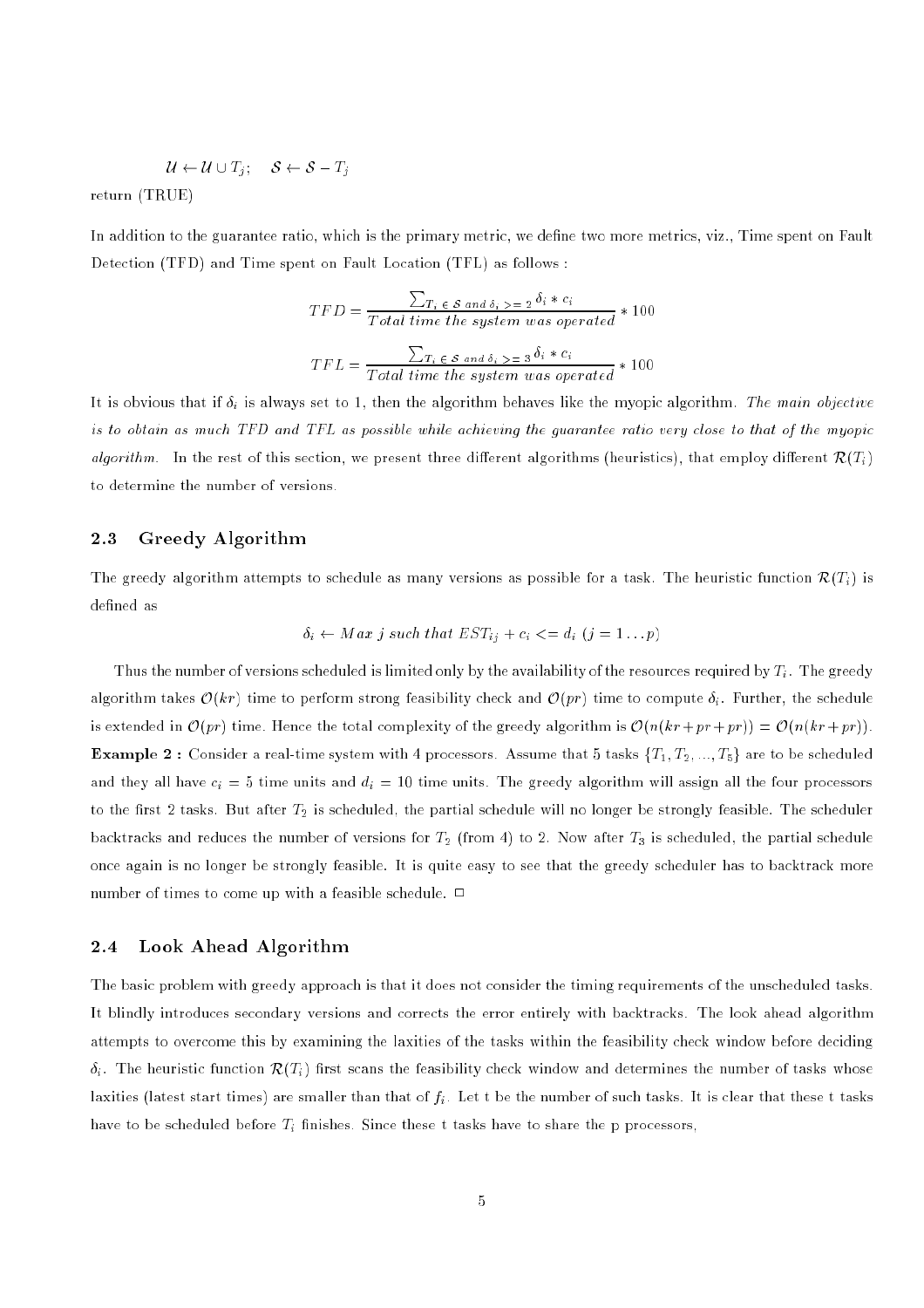$$
\delta_i = \begin{cases} |p/t| & if \ p > t \\ 1 & otherwise \end{cases}
$$

 $\mathcal{R}(T_i)$  takes  $\mathcal{O}(kr)$  time to compute  $\delta_i$ . Further, once a task is selected, it takes  $O(pr)$  time to extend the schedule. Hence the time complexity of the look ahead algorithm is  $\mathcal{O}(n(kr + kr + pr)) = \mathcal{O}(n(kr + pr)).$ 

Example 3 : Consider the same problem mentioned in example 2. Let the size of the feasibility check window be 4. The look ahead scheduler, after scanning the window, finds out that  $T_2, T_3$  and  $T_4$  have enough laxities and hence schedules 4 versions for  $T_1$ . Next, after  $T_2$  is selected for extending the schedule, it scans the window to find out that, all the remaining tasks do not have enough laxities. Hence, including  $T_2$ , 4 tasks have to share the 4 processors. Hence  $\delta_i$  is 1. Thus, no backtrack is required at all due to look ahead nature, whereas the greedy algorithm incurs some backtracks to achieve the same guarantee ratio. It is now clear that look ahead offers better guarantee ratio particularly when the maximum number of backtracks allowed is small.  $\Box$ 

#### 2.5 Spare Capacity Algorithm

The problem with the look ahead algorithm is that it blindly introduces a large number of secondary versions for the first few tasks, and hence is left with a large number of tasks to be scheduled in a short time span. Both greedy and look ahead approaches achieve a low guarantee ratio because they fail to take into account the resource requirements of the yet unscheduled tasks. The spare capacity algorithm presented in this section overcomes this problem. The basic idea employed by this algorithm is to determine the spare capacity at a given point of time. The heuristic function  $\mathcal{R}(T_i)$  calculates the spare capacity and using this knowledge determines  $\delta_i$ . We describe the  $\mathcal{R}(T_i)$  function below.

Let U be the set of unscheduled tasks and let  $T_i$  be the task selected to extend the schedule.  $\mathcal{R}(T_i)$  determines the spare capacity based on the processing and resource requirements of the tasks in  $U$ . The total resource usage time of  $R_i$  by the tasks in U is given by

$$
\sigma_j = \sum_{T_x \in \mathcal{U} \text{ and } T_x \text{ uses } R_j} c_x
$$

Now, the time  $k^{th}$  instance of  $R_j$  is available for processing up to  $d_i$  is given by

$$
\alpha_{jk}(d_i) = \begin{cases} d_i - EAT_{jk}^m & \text{if } EAT_{jk}^m > EST_{i1} \\ d_i - EST_{i1} & \text{otherwise} \end{cases}
$$

Therefore, the total time the resource  $R_j$  is available up to time  $d_i$  is

$$
\alpha_j(d_i) = \sum_{k=1}^{|R_j|} \alpha_{jk}(d_i)
$$

and the utilization of resource  $R_j$  up to  $d_i$  by tasks in  $\mathcal U$  is given by

$$
\eta_j = \frac{\sigma_i}{\alpha_j(d_i)} * 100\%
$$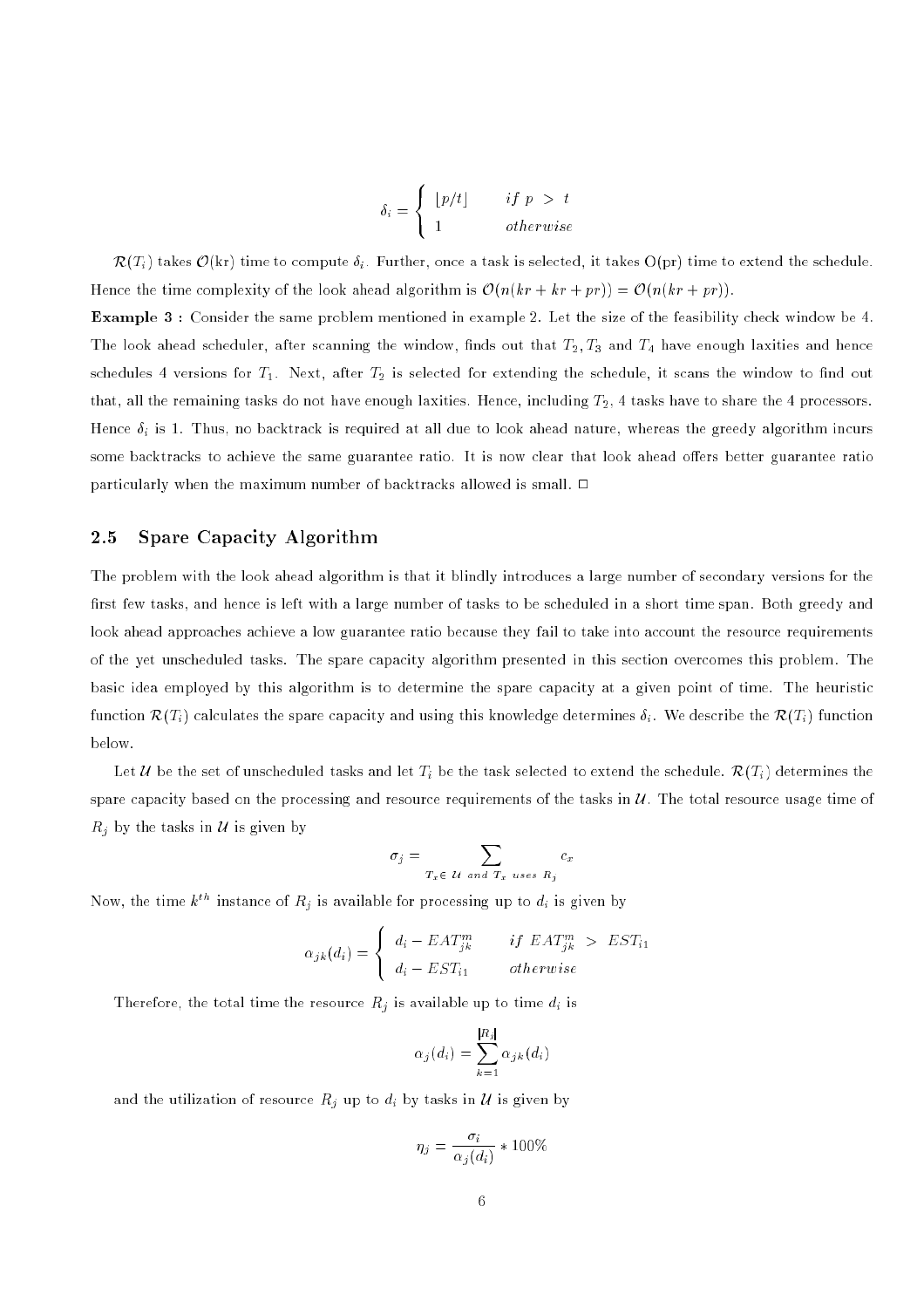Intuitively, it can be seen that  $\eta_i$  itself gives a measure of number of instances of  $R_i$  to be employed to meet the requirements of the tasks in U. Thus, a utilization  $\eta_j$  also implies that  $\eta_j \ll$  of  $|R_j|$  are enough to handle the tasks in  $U$ . In other words

$$
\beta_j = \lceil \frac{\eta_j * |R_j|}{100} \rceil
$$

number of resources will be required to handle the requirements of the primary versions of the tasks in  $\mathcal U$ . Obviously, the spare capacity is  $|R_j| - \beta_j$ . This spare capacity has to be shared by the  $\beta_j$  primary versions. Therefore, the number of secondary versions that can be safely run per primary task, based on the future requirement for  $R_i$  is given by

$$
\lfloor \frac{|R_j| - \beta_j}{\beta_j} \rfloor
$$

Finally, taking into account the requirements of all the resources, the heuristic function  $\mathcal{R}(T_i)$  returns the number of versions (primary + secondary),  $\delta_i$ , for task  $T_i$ 

$$
\delta_i \leftarrow Min\left(1 + \lfloor \frac{|R_j| - \beta_j}{\beta_j} \rfloor\right) \quad (\forall j \text{ such that } T_i \text{ uses } R_j)
$$

It can be easily shown that the complexity of the spare capacity algorithm is  $\mathcal{O}(nr(k+p+1))$  which is  $\mathcal{O}(n(kr + p+1))$ pr)). It is important to note that the spare capacity algorithm reduces to myopic algorithm if  $\mathcal{R}(T_i)$  always sets  $\delta_i$ to 1. The algorithm achieves the same guarantee ratio as that of the myopic algorithm if the utilization of tasks in  $U$ is above 50%. Also, any  $\delta_i > 1$  implies that all the tasks in  $U$  are also likely to be scheduled with same  $\delta_i$ . However, this may not be always possible as some of the tasks in  $U$  may have some resource conflicts leading to *holes* in the schedules. Holes result in reduction in available processing time and this indirectly results in reduction in  $\delta_i$ . Both greedy and look ahead algorithms are unaware of such holes and still attempt to introduce as many secondary versions as possible. The presence of a hole is detected by the spare capacity algorithm by calculating  $\alpha_{ij} (d_i)$  based on  $EST_i$ and not just on  $EAT_i$ . By calculating the spare capacity at every stage of the schedule, the spare capacity algorithm controls  $\delta_i$  to offset the effect of holes. The algorithm takes a very pessimistic view by trying to find spare capacity within  $d_i$ . Since meeting task deadlines is the primary objective, we feel that making such a pessimistic assumption is justied.

**Example 4** : Consider the same problem mentioned in example 3. For task  $T_1$ :

$$
\eta_1 = \eta_2 = \frac{5+5+5+5}{4*10} = 50
$$
  
\n
$$
\beta_1 = \beta_2 = \left[\frac{50*4}{100}\right] = 2
$$
  
\n
$$
\delta_1 = \frac{Min((1+\left[\frac{4-2}{2}\right]), (1+\left[\frac{4-2}{2}\right]))}{2} = 2
$$

After  $T_1$  is scheduled with 2 versions, for  $T_2$ 

$$
\begin{array}{rcl}\n\eta_1 & = & \eta_2 & = & \frac{5+5+5}{(2*5)+(2*10)} & = & 50 \\
\beta_1 & = & \beta_2 & = & \left\lceil \frac{50*4}{100}\right\rceil & = & 2 \\
\delta_2 & = & Min\left(\left(1 + \left\lfloor \frac{4-2}{2}\right\rfloor\right), \left(1 + \left\lfloor \frac{4-2}{2}\right\rfloor\right)\right) & = & 2\n\end{array}
$$

It is easy to see that, all tasks will be started with 2 versions thus offering 100% TFD. Moreover, no backtracking is necessary.  $\square$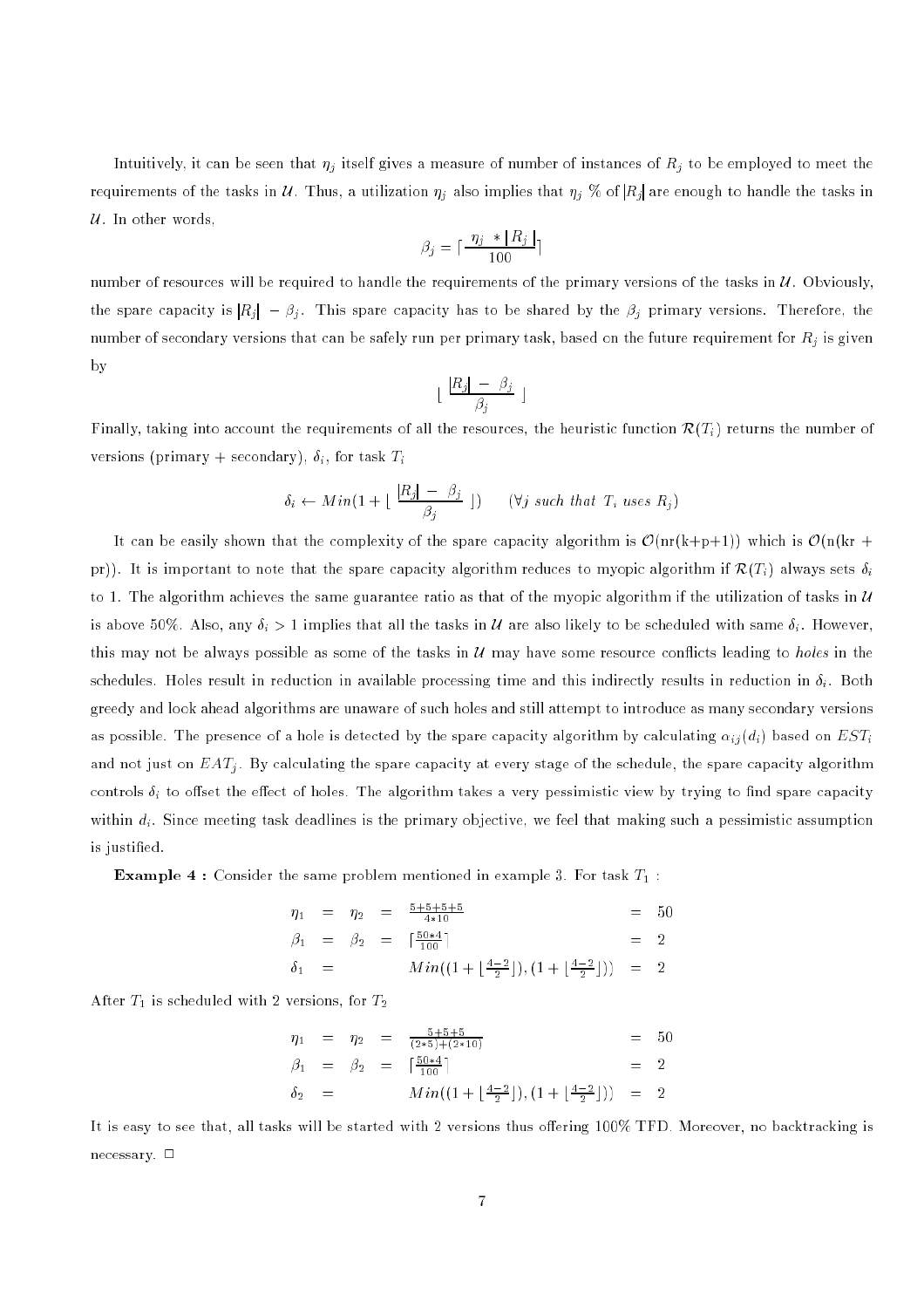# <sup>3</sup> Simulation Studies

To study the effectiveness of the proposed heuristics, we have conducted extensive simulation studies. Here, we are interested in whether or not all the tasks in a task set can finish before their deadlines. Therefore, the most appropriate metric is the schedulability of task sets [4], called *success ratio*, which is defined as the percentage of total number of task sets which are found to be schedulable by a scheduling algorithm. In addition to success ratio, TFD and TFL are also studied.

From the simulation studies, though the greedy algorithm offers the maximum TFD and TFL, its success ratio is lesser than the other algorithms. Since the guarantee ratio (success ratio) is a crucial metric in real-time systems, the algorithm which offers the best guarantee ratio with a capability for fault detection and location is preferable. From our studies, spare capacity algorithm is one such algorithm.

### 3.1 Simulation Studies of Aperiodic Tasks

Schedulable aperiodic task sets for simulation are generated using the following approach.

- A task set, consisting only primary versions, is generated up to SC (schedule length which is an input parameter, taken to be 800) with no processors left idle at any time [4].
- $\bullet$  The computation time ( $c_i$ ) of tasks are uniformly distributed between minimum (40) and maximum (60) computation times.
- $\tau$  the dealing of the tasks are uniformly distributed between SC and (1  $^+$  LParametical component is an input parameter.
- The heuristic function h() is defined as  $EST_{i1} + d_i$  and the same h() is used for all the above algorithms.

The important point to be noted is that the quarantee ratio (success ratio) offered by the spare capacity algorithm is the same as that of the myopic algorithm for al l parameter variations. The TFD and TFL oered by the myopic algorithm is always 0 since it does not incorporate fault detection and location capabilities. Here, due to space limitations, we present only a few results.

Effect of Laxity Parameter: Fig.1 shows the effect of LParam on success ratio. The success ratio increases with increasing LParam for all the four algorithms. This is because, increasing LParam increases the average laxities of tasks. As mentioned earlier, the success ratio offered by the spare capacity algorithm is the same as that of the myopic algorithm, which is better than the other two algorithms.

Fig.2 shows the effect of LParam on TFD. For all the three proposed heuristics, TFD increases with increasing LParam. For the greedy and look ahead algorithms, a larger deadline reduces the number of tasks affected by introducing incorrect number of secondary versions, and hence the TFD increases with LParam. For the spare capacity algorithm, a larger deadline implies a larger  $\alpha_i$  and hence a larger  $\delta_i$ . Also, note that, the TFD tends to saturate for larger values of LParam. This is because at larger values of LParam, the number of versions scheduled is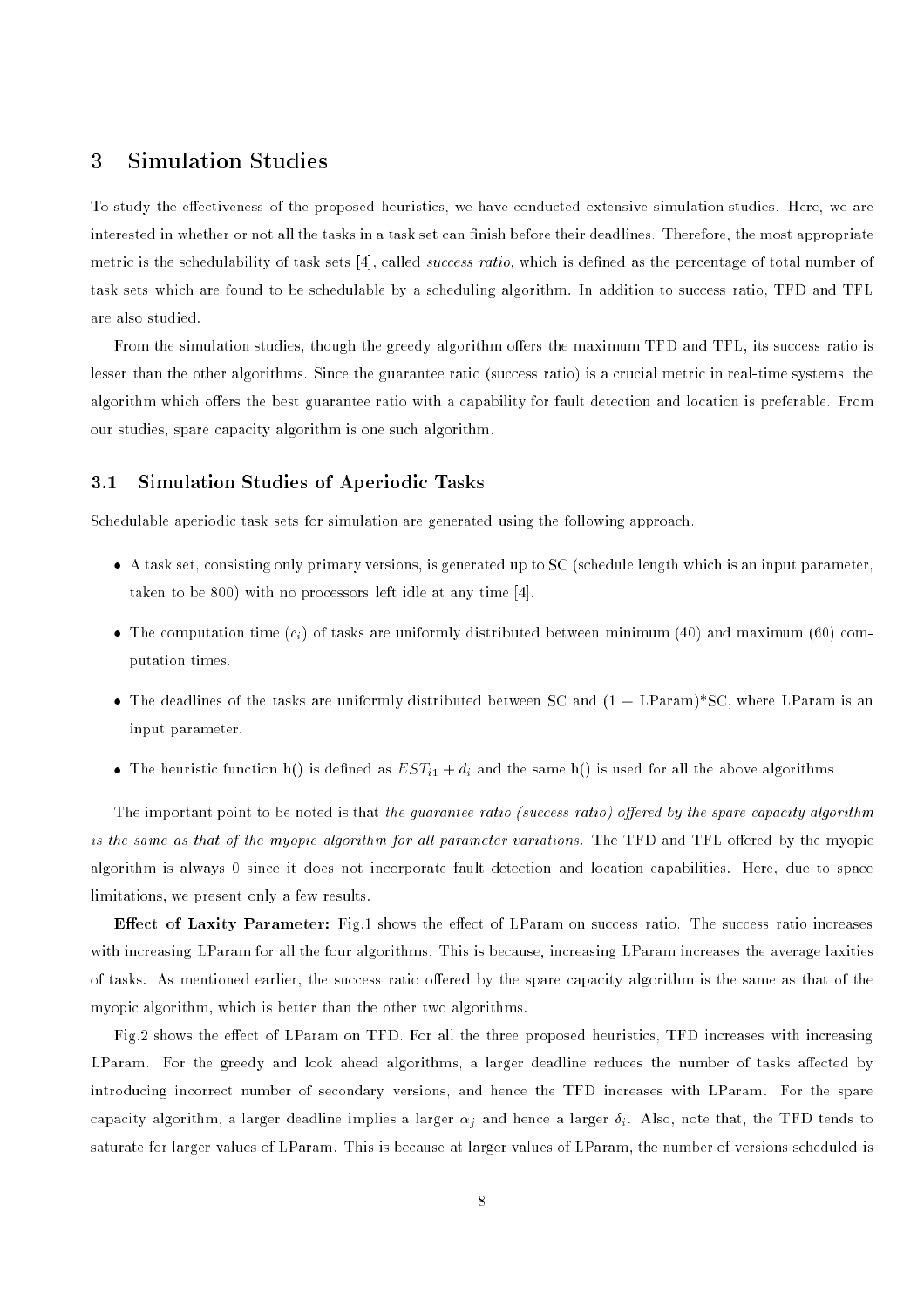

Figure 2: Effect of LParam on TFD limited by the availability of resources (rather than processors) in the system since tasks have resource requirements.

0 1 2 3 4 5 6

Greedy Look ahead Spare capacity

 $\sim +$  $\cdots$  given

Laxity parameter (LParam)

The effect of LParam on TFL exhibits similar behaviour for all the algorithms. Effect of Backtracks: Fig.3 shows the effect of increasing MaxBackTrack on success ratio. Both greedy and

look ahead algorithms show very little improvement as they fail to take the resource requirements and deadlines into account before deciding on the number of versions for a task. Hence, they assign too many versions at the beginning that results quickly into an infeasible partial schedule. But even after backtracking, both algorithms once again try to schedule as many secondary versions as possible to the newly selected task. Hence backtracking does not have any effect. This shows that a careful selection of the number of versions is required, as any infeasible partial schedule cannot be undone easily using backtracks alone. This once again justies the pessimistic view taken by the spare capacity algorithm.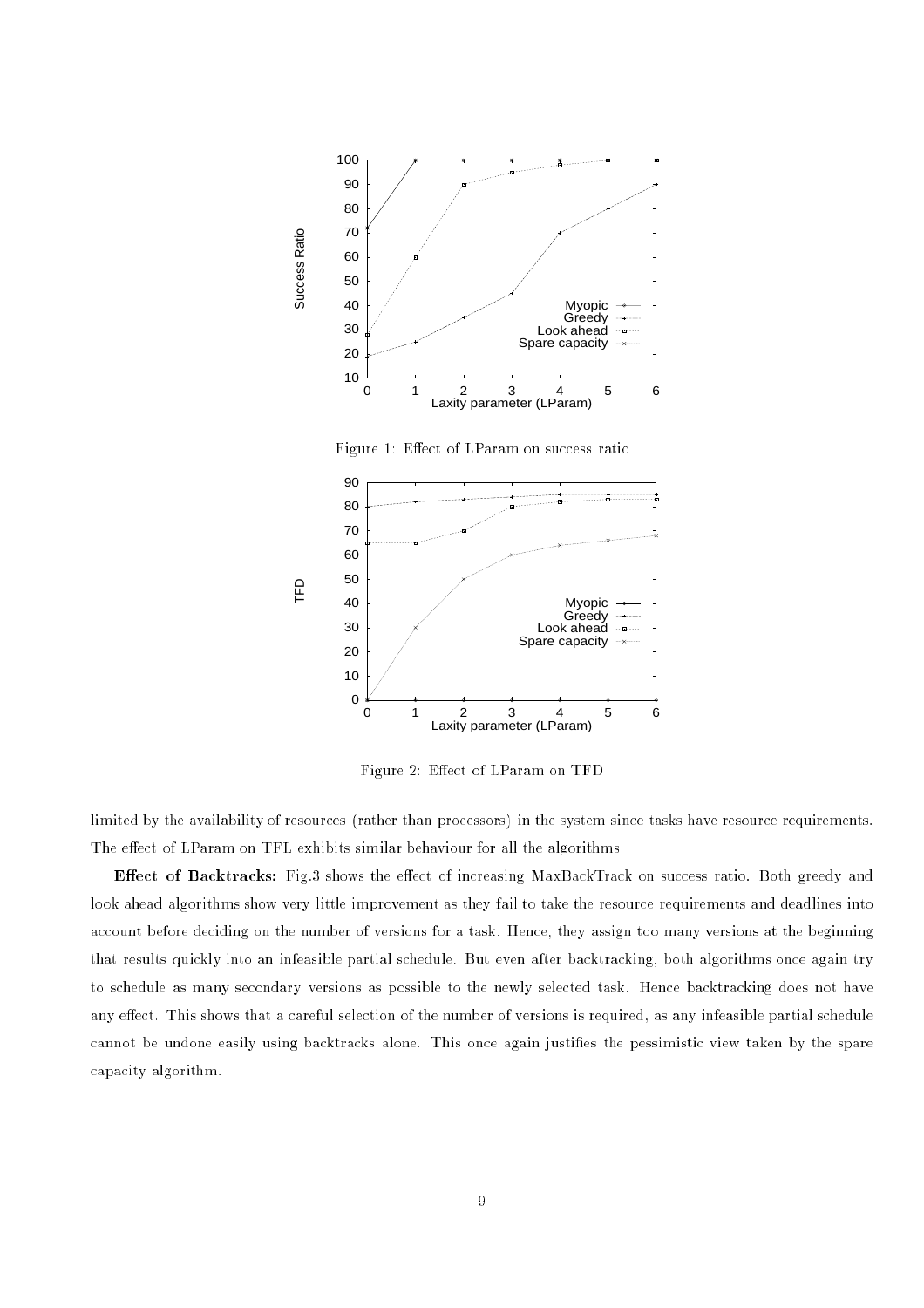

Figure 3: Effect of backtracks on success ratio for spare capacity algorithm

### 3.2 Simulation Studies of Periodic Tasks

The periodic task sets for the simulation are generated as follows:

- The period of a task is uniformly distributes between MinP and MaxP, where MinP and MaxP are the smallest and largest periods of tasks, respectively.
- $\bullet$  The utilization by each (primary version) task, denoted by  $u_i$ , is uniformly distributed in the interval between minimum task utilization (Umin) and maximum task utilization (Umax).
- The total processor utilization, Utot, is the product of average utilization of single processor (Uavg) and the number of processors (p).
- The tasks are generated until  $\Sigma u_i \leq U tot$ .

**Effect of Average Processor Utilisation**: Fig.4 shows the effect of Uavg on success ratio. It is to be noted that, for all values of Uavg, the success ratio offered by the spare capacity scheme is the same as that of the myopic algorithm. On the other hand, the success ratio offered by both greedy and look ahead schemes is very low even at low Uavg.

Fig.5 shows the effect of Uavg on TFD. Clearly, as Uavg increases, i.e., as the utilization of processors by tasks increases, the number of secondary versions that can be started comes down. Hence, the TFD decreases as Uavg increases. The greedy and look ahead schemes show higher TFD than the spare capacity scheme initially, but above Uavg  $= 0.4$ , their TFD is lower than the spare capacity scheme. This is due to the fact that the success ratios at these values are quite low.

**Effect of Resource Usage Probability:** Fig.6 shows the effect of UseProb on TFD for the spare capacity algorithm. For all values of Uavg, the TFD decreases as UseProb increases. Clearly, a higher value of UseProb implies a larger  $\eta_i$  for resource j, and hence a smaller value of  $\delta_i$ . Further, larger the UseProb, more the holes. Hence the TFD decreases as UseProb increases. The effect of UseProb was found to be similar for TFL also.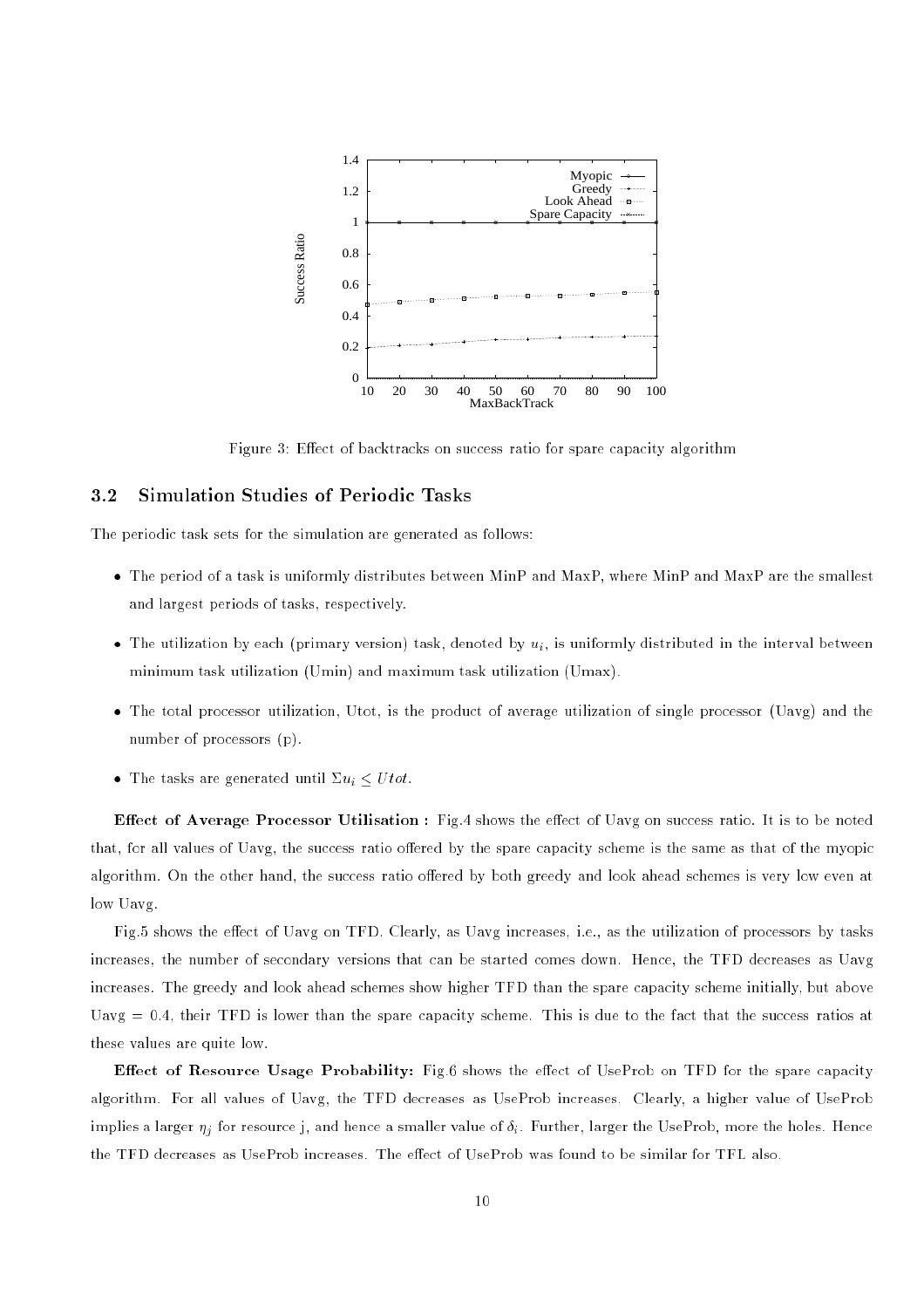

Figure 4: Effect of Uavg on success ratio



Figure 5: Effect of Uavg on TFD



Figure 6: Effect of UseProb on TFD for spare capacity algorithm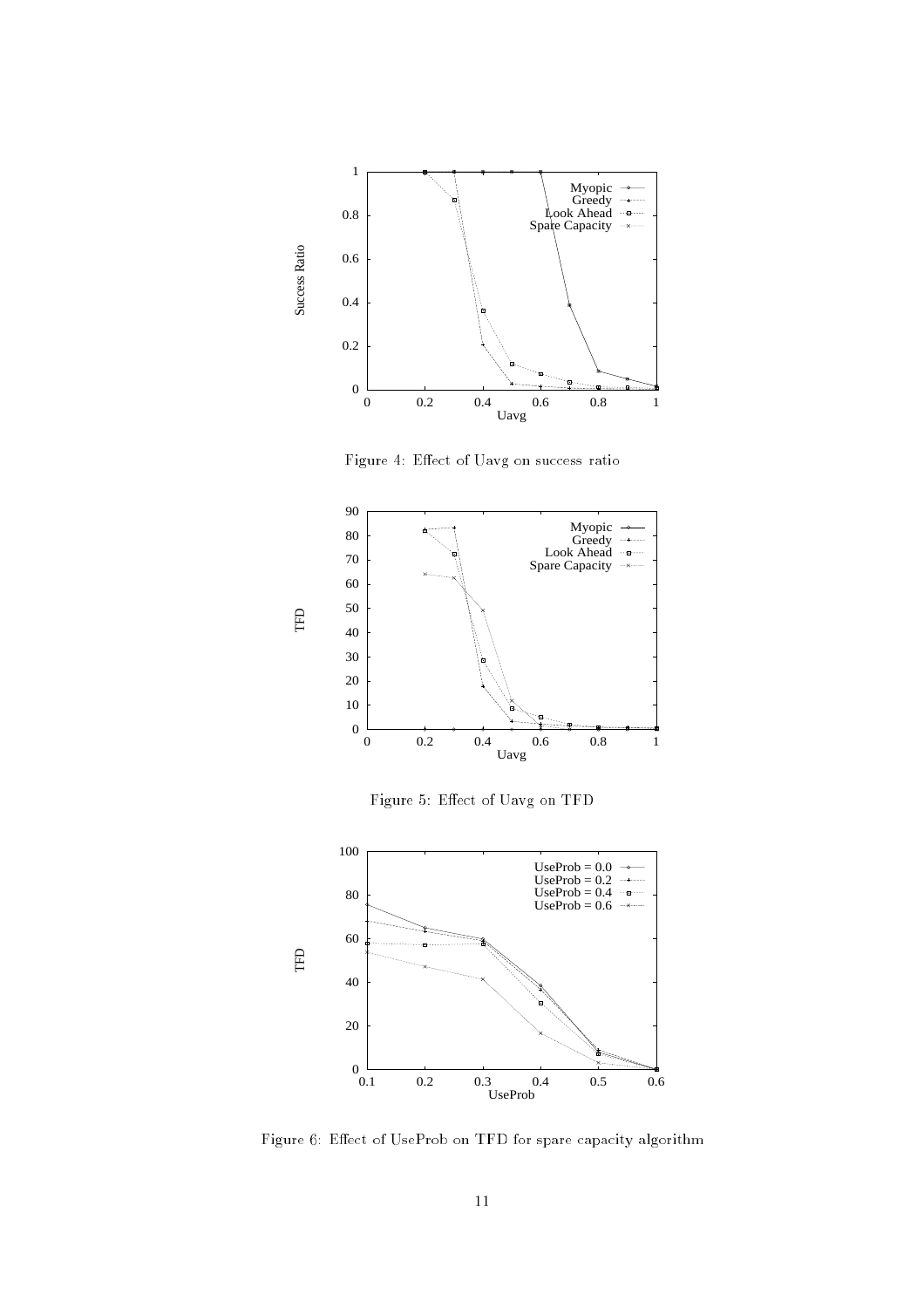

Figure 7: Cyclic shift of roles of processors to reduce Tmin

### 3.3 Suggestion to Reduce Tmin

We have already shown in the previous section that the minimum time to check all the processors (Tmin) decreases as LParam increases. A similar trend was observed in scheduling the periodic tasks also. Let us denote the schedule that is generated upto the LCM of the tasks' periods as  $L^0$ . It is to be noted that if all the processors could not be tested by  $L^0$ , then repeated application of  $L^0$  will test the same set of processors. However, this problem can be overcome as follows: Without loss of generality, let  $P = \{P_1, P_2, ..., P_t\}$  be the set of tested processors after one application of  $L^0$ . Also, let  $\tau_i$  be the set of task versions (either primary or secondary) that ran on  $P_i$  ( $P_i \in P$ ) in  $L^0$ . In the next application of  $L^0$ , denoted by  $L^1$ , task versions in  $\tau_i$  in  $P_i$  are scheduled in  $P_{t+i}$ . In general, during the  $n^{tn}(n > 0)$  application of  $L^0$ , task versions that ran on  $P_i$   $(P_i \in P)$  in  $L^0$ , are run on  $P_{nt+i}$ . Basically, the roles of the processors are shifted cyclically by t (where t is the number of tested processors).

**Example 5:** Consider two periodic tasks,  $T_1$  and  $T_2$ , each having a computation time of 5 time units and period (deadline) of 10 time units, to be scheduled in a real-time multiprocessor system with 5 processors. Also, assume that they use a resource  $R_i$ , that has 2 instances, in exclusive mode. The spare capacity scheme comes out with a schedule  $(L^0)$  as shown in Fig.7a. It is easy to see that repeated application of  $L^0$  will (repeatedly) test only  $P_1$  and  $P_2$ . Thus, after applying  $L^0$ ,  $P = \{P_1, P_2\}$  and  $\tau_1$  and  $\tau_2 = \{T_1, T_2\}$ . Hence in  $L^1$ , versions of  $T_1$  and  $T_2$  that ran on  $P_1$  are run in  $P_3$  and  $P_4$ , respectively (Fig.7b). Repeating the above process once again, we test all the processors  $(Fig.7c)$ .  $\Box$